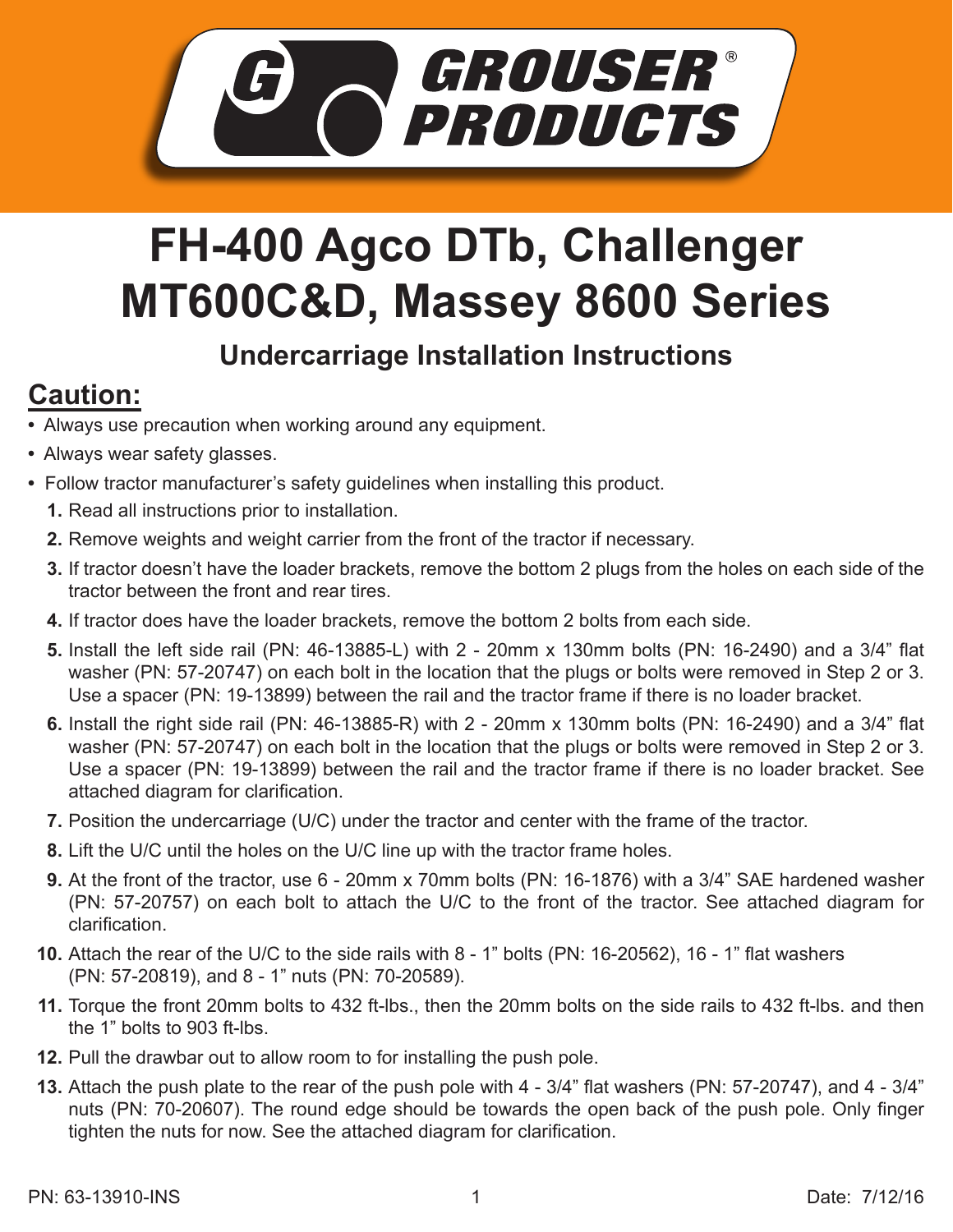- Install 2 1" x 3" bolts (PN: 16-20562) and 2 1" nuts (PN: 70-20589) at the rear of the push pole where **14.** there are 2 nuts welded in place.
- **15.** Lift the rear of the push pole up so that the rear plate rests on top of the drawbar bracket.
- **16.** Lift the front of the push pole up. Attach the push pole to the undercarriage with a pin (PN: 43-16789), 2 - 1" flat washers (PN: 57-20749), and 2 - pin clips (PN: 43-7767).
- **17.** Tighten the 1" bolts to push the push plate up tight against the tractor casting. Torque the 1" bolts to 90-95 ft-lbs.
- 18. Tighten the nuts up tight against the back plate on the push pole. Use the nuts to lock the bolts in place.
- **19.** Now, torque the 3/4" nuts to 257 ft-lbs.
- **20.** Put the drawbar in the original position.
- **21.** After the first 8 hours of use, re-torque all bolts.
- 22. Check all fasteners regularly to ensure proper operation of equipment.